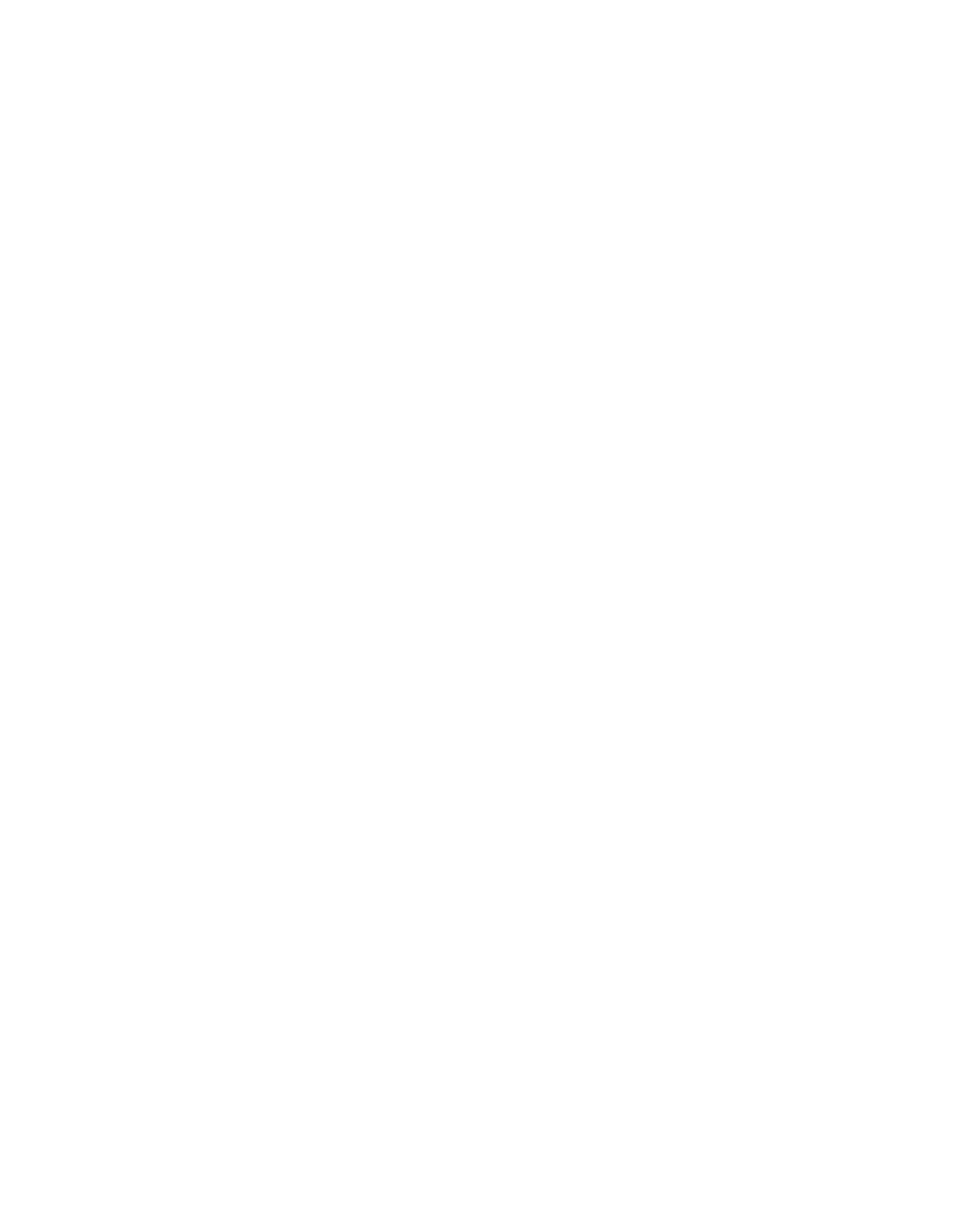### **Overview**

The Fisheries Act 1996 (the Fisheries Act) clearly states the landing and catch reporting requirements for all commercially caught fish in New Zealand.

For the 99 fish species managed within the Quota Management System (which account for over 94% of the commercial catch by weight), the Fisheries Act generally requires the landing and reporting of any catch. However, the Fisheries Act has provisions for legally returning fish to the sea. These provisions generally relate to sustainability or vessel safety purposes. They are:

- Being less than the minimum legal size (16 species have a Minimum Legal Size)<sup>1</sup>;
- Being allowed under Schedule 6 of the Fisheries Act (33 species have a Schedule 6 provision)<sup>2</sup>;
- Being necessary to ensure the safety of the vessel or any crew member<sup>3</sup>;
- Being a part of fish, aquatic life, or seaweed lawfully processed on a vessel<sup>4</sup>; or
- Being authorised by a Fisheries Officer or a government authorised observer<sup>5</sup> .

For any fish species not managed within the QMS, catch may be landed or returned to the sea at the fisher's choice. However, all such catch must be reported to Fisheries New Zealand (FNZ) irrespective of being landed or returned to the sea.

Stock assessments and catch allocations make provision for catches of non-retained fish. Non-retained fish is therefore managed within the bounds of sustainability under the Fisheries Act.

Breaches of the Fisheries Act's requirements relating to the landing and/or reporting of catch may have serious implications for the sustainability and value derived from New Zealand's fisheries resources and are regarded as serious offences.

There are two business divisions within the Ministry for Primary Industries (MPI) with roles in the management of New Zealand's fisheries: MPI Compliance, tasked with surveillance, investigations and enforcement, and Fisheries New Zealand (FNZ), tasked with managing fisheries and monitoring fishing activities. Together, these two groups operate a range of monitoring and surveillance measures to assess the risks of non-compliance and to detect possible offences across the New Zealand commercial fishing fleet. These include: extensive catch reporting requirements; satellite monitoring of vessel positions; marine patrols (using surface vessels and aircraft); deployment of fisheries officers and at-sea observers; and risk assessments to determine where offences may be occurring (including profiling and catch discrepancy assessments).

MPI Compliance operate an effective risk assessment programme based on their VADE approach – a sequential and staged programme based on a Voluntary, Assisted, Directed and Enforced approach. Any identified breaches of the landing and reporting requirements result in a response from MPI Compliance. This may consist of warnings and assistance for a fisher to voluntarily comply with the legislations but for serious breaches threatening sustainability or repeated offences will include prosecutions. Upon conviction, penalties resulting from prosecutions can include significant fines and an automatic forfeiture of the catch and any gear, vessel or property (including quota) used in the committing of the offence. Repeat offenders may be suspended from participating in commercial fishing activity for a period of up to 3 years.

FNZ is progressively implementing a new Digital Monitoring (DM) programme, which is comprised of three components: Electronic Reporting (ER), real-time position reporting (GPR) and Electronic Monitoring (EM) across New Zealand commercial fishing vessels. Monthly electronic reporting and GPR have been in place on trawlers larger than 28 m in length for some years now but electronic reporting has since moved to real time

<sup>1</sup> Fisheries Act 1996 Section 72(3)

<sup>2</sup> Fisheries Act 1996 Section 72(2)

<sup>3</sup> Fisheries Act1996 Section 72 (5)(b)

<sup>4</sup> Fisheries Act 1996 Section 72 (5) (a)

<sup>5</sup> Fisheries Act 1996 Section 72 (5) (c)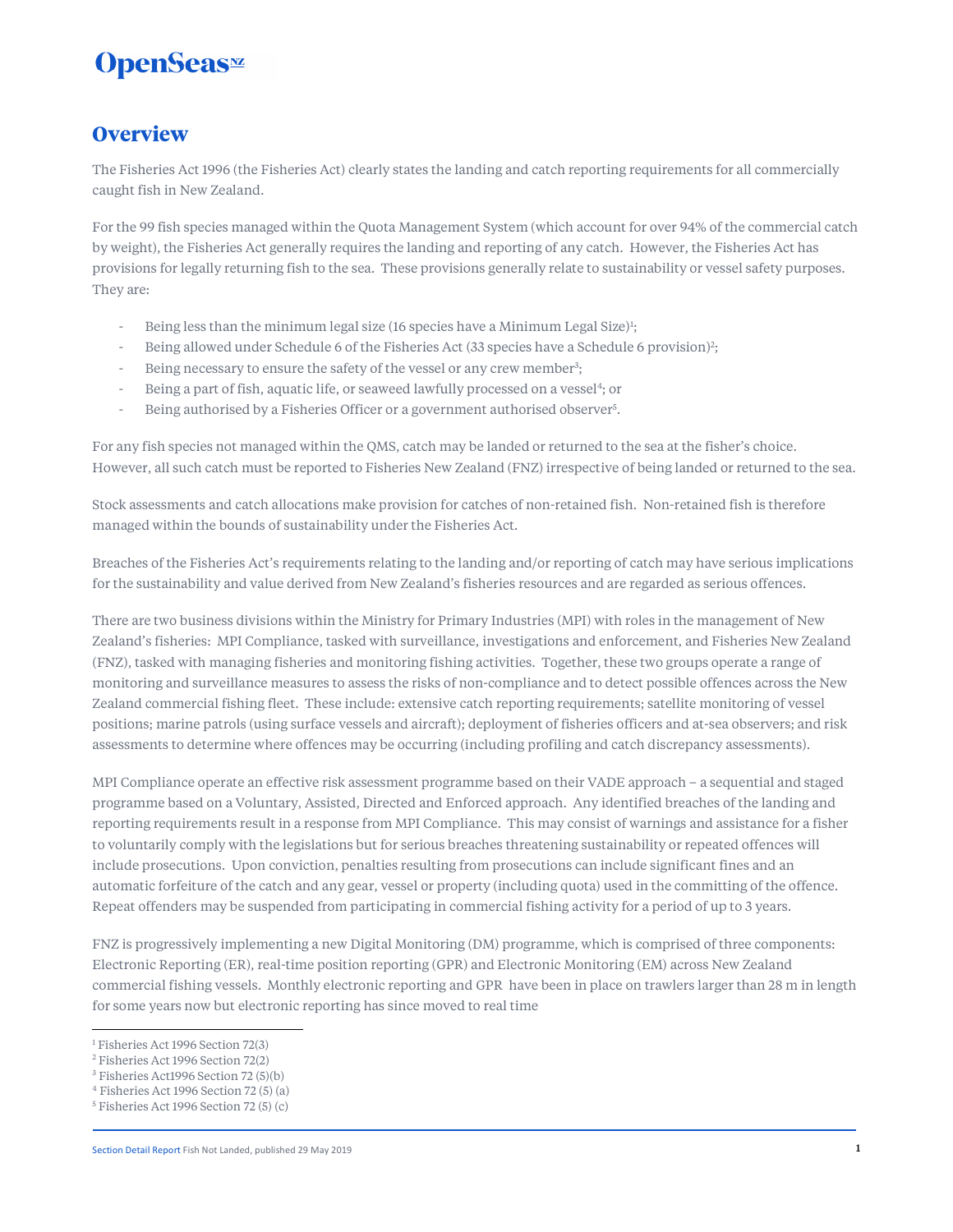GPR and ER provide real-time capture of vessel position data and daily electronic catch and effort reporting. The roll-out of these requirements on smaller vessels is underway, with implementation across the fleet scheduled for completion by the end of 2019. Electronic logbooks will be used by fishers to meet statutory reporting requirements.

EM requirements are under development by Government, including the option of deployment of on-vessel cameras. To allow for these developments to be undertaken on a considered basis, and for the necessary policy changes to be developed and implemented prior to EM deployment, exemptions to the existing regulations for EM are currently in place $^6$  (the EM regulations were promulgated in 2017). The Minister of Fisheries has advised that further consultation will take place prior to EM implementation to ensure that it will become an effective monitoring tool<sup>7</sup>.

The Ministry for Primary Industries is currently consulting on possible changes to its landings/return to the sea policy<sup>8</sup>. The options presented for consideration include:

- The status quo, as described in current Open Seas documentation;
- An option that reduces the ability of fishers to return fish to the sea through a removal of the Minimum Length Size provision and a reduction in the species able to be returned under a Fisheries Act Schedule 6 provision; and
- An option that will provide greater scope to return fish to the sea through an extension of the above provisions.

Reporting of all catch will be required but there may be adjustments made to catch balancing provisions of the Fisheries Act. This policy development is seen as a pre-requisite to determining the scope and extent of the electronic monitoring programme of fishing activity and a review of the offences and penalties regime as set out in the Fisheries Act .

New Zealand is recognised as a world leading nation in the management of its commercial fishing activity and has policies and conformance practices that reflect international best practice. The Digital Monitoring initiative referred to above will, when implemented, be the world's first comprehensive electronic monitoring of a nation's commercial fishing fleet.

### **Key facts**

- The Fisheries Act specifies 5 exemptions allowing for or requiring fish to be legally returned to sea.
- The Fisheries Act contains provisions for 33 species to be legally returned to sea.
- Research by the National Institute of Water and Atmospheric Research (NIWA) estimated that for every kg of catch, approximately 6% of the catch is returned to sea. This includes fish both legally and illegally returned to sea.
- The term "discards" is not used or defined in legislation, regulation or case law in New Zealand fisheries.
- Breaches of landing regulations could be deemed a serious offence, resulting in penalties from up to five years' imprisonment, fines up to \$500,000 and forfeiture of all equipment including vessels, fishing gear and quota shares.

### **Scope of this report**

The scope of this report covers the management, policy and practices for commercially caught fish that are not landed, noting any landings must be to a Licensed Fish Receiver (LFR).<sup>9</sup> While the Fisheries Act requires that caught fish managed

<sup>6</sup> https://www.fisheries.govt.nz/protection-and-response/sustainable-fisheries/strengthening-fisheries-management/fisheries-changeprogramme/digital-monitoring-resources/#exemptions

<sup>7</sup> https://www.beehive.govt.nz/release/next-steps-digital-monitoring-fisheries

<sup>8</sup> https://www.fisheries.govt.nz/news-and-resources/consultations/your-fisheries-your-say/

<sup>9</sup> https://www.mpi.govt.nz/growing-and-harvesting/fisheries/licensed-fish-receivers/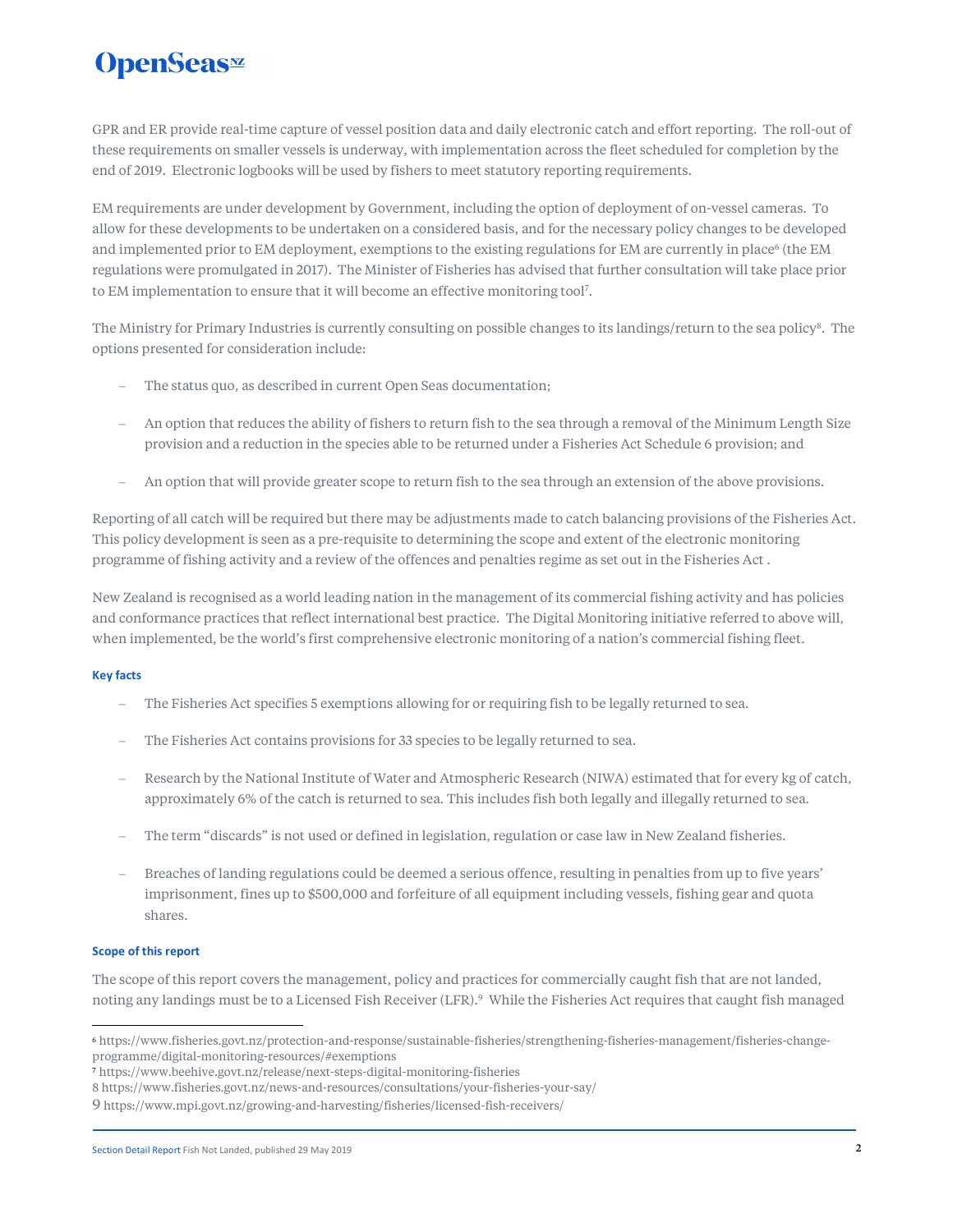# **OpenSeas**<sup>*M*</sup>

under the Quota Management System (QMS) must generally be landed, the legislation provides for several exceptions to this general rule. Some of the provisions require the catch to be subject to the catch balancing provisions of the Fisheries Act, some do not. This report details those provisions.

In addition to the reported QMS catch, there is an element of illegal activity in not landing or reporting of QMS species catch. The report details the processes used to detect and manage such activity.

The Fisheries Act allows for catch of species not in the QMS to be landed or not landed at the option of the fisher. The processes for those options are detailed.

### *Out of scope*

Any discussion of not landed fish entails a discussion of the policies and practices for landed fish. That aspect is covered in detail in the report on "Managing for Sustainability".

Explicitly out of scope, however, are the following:

- Recreational and customary fishing
- What happens to commercially caught fish beyond their landing >> remit of Traceability, Food Safety section
- Aquaculture and Fish Farmers
- MSC certification of specific species >> remit of species profiles.

### **The New Zealand approach**

### **Introduction**

New Zealand fisheries are managed under the Fisheries Act 1996 (the Fisheries Act). All commercially landed species are managed under either the Quota Management System (QMS) or as non-QMS species. Where there are sustainability<sup>10</sup> or utilisation issues, species are managed under the QMS. Species in the non-QMS management option generally tend to be species which are not sought to be utilised by any fishing sector and, while they may be caught as by-catch when QMS species are targeted, they are considered not to have sustainability issues as a consequence of being by-caught.

Of the commercial catch caught in NZ waters, 94% of the catch weight consists of the catch of QMS species and 6% of non-QMS species.

The management of the species - including the policy, conformance and validation procedures - differs under the two frameworks. The fisheries management framework is described in detail in the *Managing for Sustainability* and *Fishing Rules* reports.

### **Terminology**

Any understanding of the New Zealand fisheries management regime requires some understanding of the terminology used in the Fisheries Act, regulation and policy statements. In some instances, the New Zealand legislative meaning may differ to the common meaning of the term.

 $10$  Sustainability is defined in section 8 of the Act as (a) maintaining the potential of fisheries resources to meet the reasonably foreseeable needs of future generations; and (b) avoiding, remedying, or mitigating any adverse effects of fishing on the aquatic environment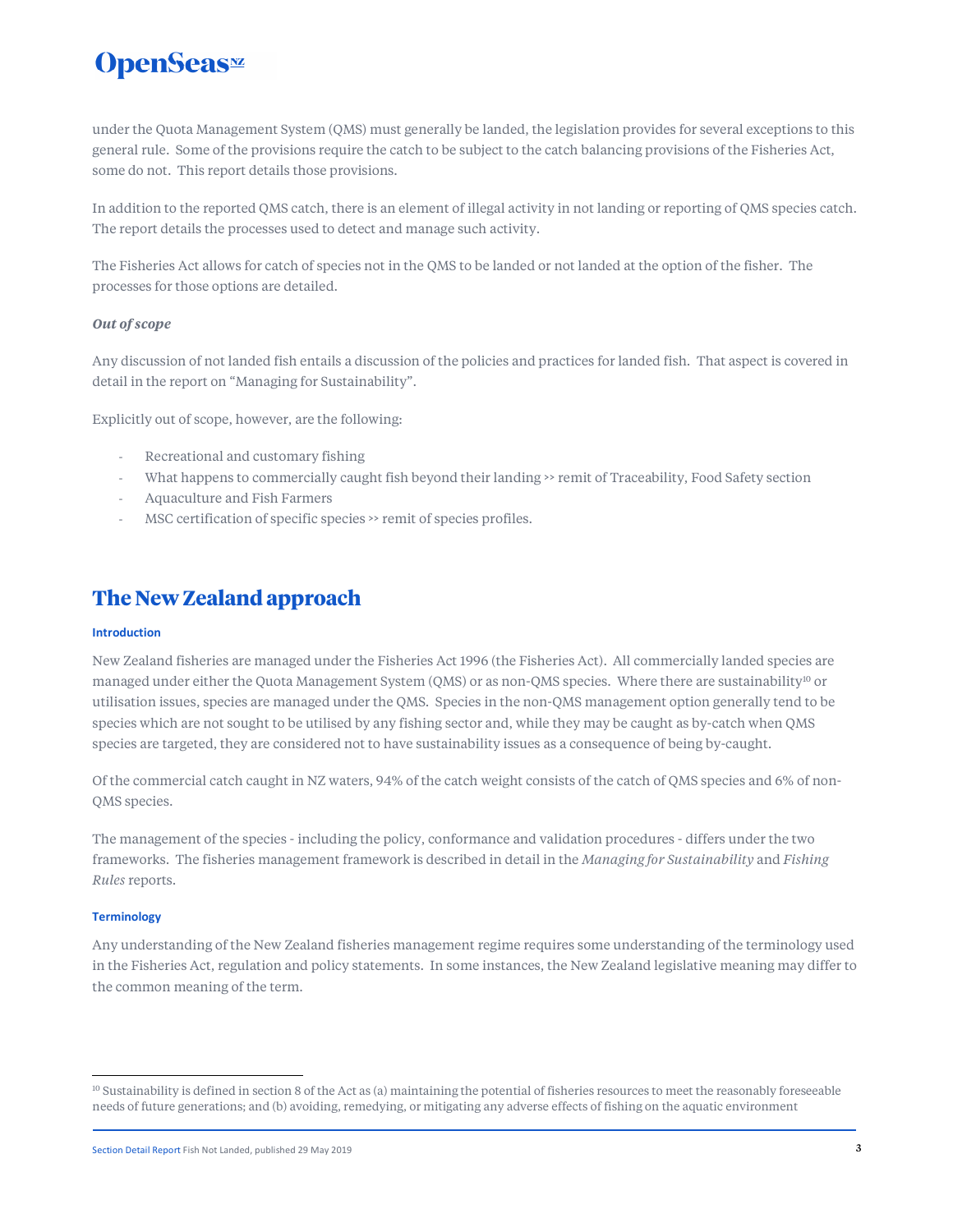# **OpenSeas**<sup>*m*</sup>

### *To Take*

The New Zealand legislative framework uses the term "to take" fish or aquatic life rather than to catch.

While the term "to take" is not specifically defined in the Fisheries Act, it has been defined in judicial proceedings to be a verb *"when applied to fish or game, means to capture or to catch in the sense of securing the fish or game, either by complete removal from its natural element or by some method of restraint, so that it is prevented from re-entering or moving unrestrainedly within its natural element<sup>11</sup>".* Taking can thus be interpreted as a synonym for the Fisheries Activity of catching fish but is not synonymous with either the catch or landing.

### *Catch*

Catch has both a common and legislated meaning. The common meaning would be synonymous with taking or harvesting and refers to the total amount of fish at some time in the possession of the fisher. Catch is also often referred to as the catch retained or landed.

When referred to in the Fisheries Act in the QMS regime, catch has a particular definition. Catch can be defined as that amount of the total fish harvested to which the Fisheries Act's catch balancing provisions (section 76 of the Fisheries Act) apply. While it generally refers to the greenweight equivalent of the fish landed or transferred to the possession of a Licensed Fish Receiver, the catch may also include that part of the harvest permitted under the Fisheries Act to be returned to the sea. It may also include that part of the harvest which is illegally returned to the sea.

### *Landing*

Landings commonly refer to fish landed to a dock for processing, distribution or final distribution. In terms of the Fisheries Act, landings have that same connotation.

"Landings" and "catch" are often used interchangeably in fisheries management. However, the Fisheries Act has different meanings as outlined above and people should be cautious when using the term "catch" to ensure no confusion.

### *Returned to the sea*

All fish not landed in New Zealand (or to an overseas port if approved) is referred to as either legally or illegally returned to the sea.

### *Discards*

The term "discards" is not used or defined in legislation, regulation or case law in New Zealand fisheries.

### **QMS Species**

Section 72(1) of the Fisheries Act contains a general requirement that all QMS species taken by a commercial fisher must be landed. However, the legislation provides for five exceptions that make it legal to return fish to sea. These exceptions are provided under the following circumstances:

- Being less than the minimum legal size (Section 72(3) of the Fisheries Act);
- Being allowed under Schedule 6 of the Fisheries Act (Section 72(2) of the Fisheries Act);
- Being necessary to ensure the safety of the vessel or any crew member (Section 72 (5)(b) of the Fisheries Act);
- Being a part of fish, aquatic life, or seaweed lawfully processed on a vessel (Section 72 (5) (a) of the Fisheries Act); or

<sup>11</sup> *Attorney-General v Gillespie [1959] NZLR 746*.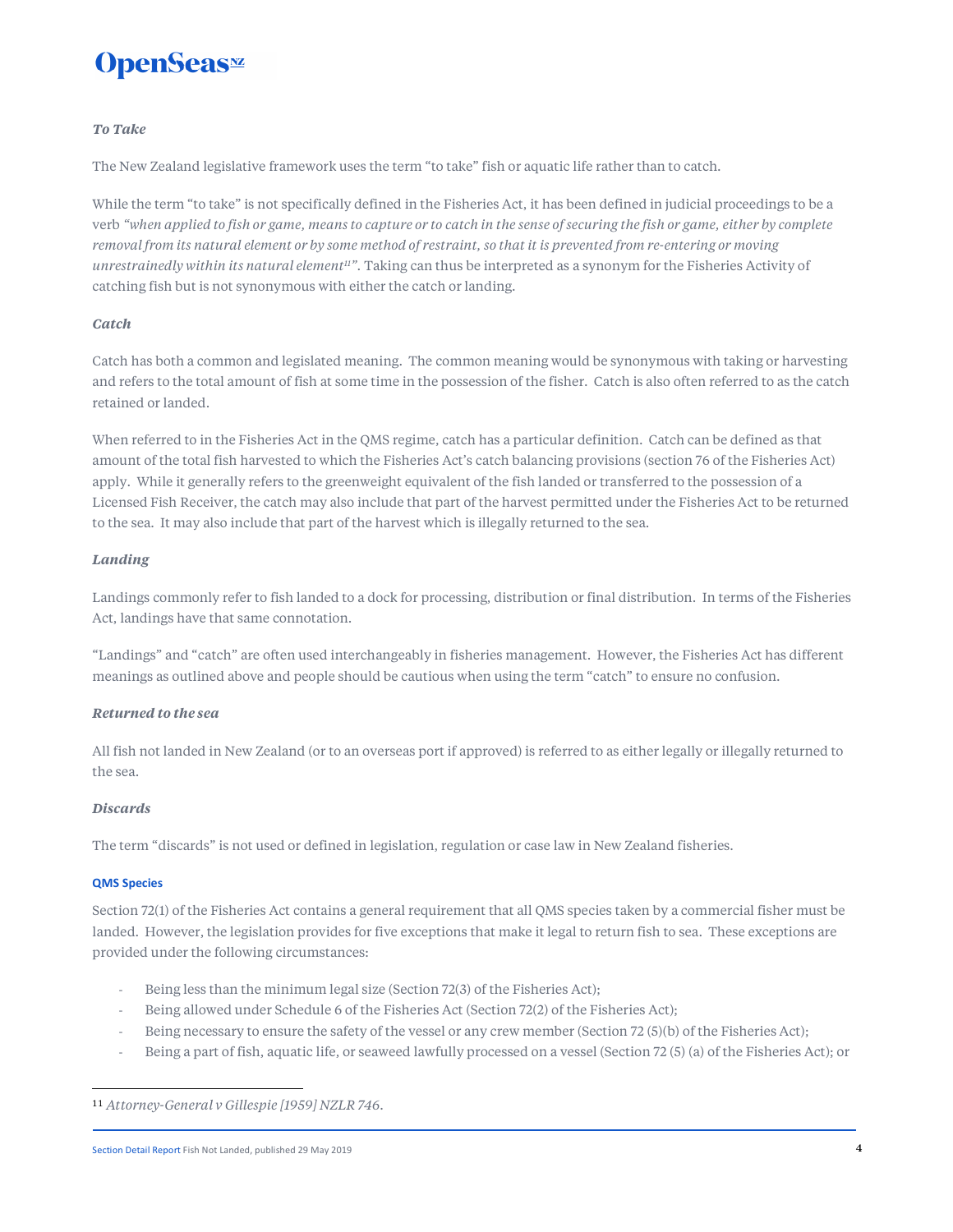Authorised by a Fishery Officer or FNZ observer (Section 72 (5) (c) of the Fisheries Act).

These exemptions are discussed below.

### *Minimum Legal Size*

Minimum legal sizes for a number of species are set in the Fisheries (Commercial Fishing Regulations) 2001. The regulations are enabled as a sustainability measure under Section 11 of the Fisheries Act. Section 11 (1) provides the Minister of Fisheries with the power to *"from time to time, set or vary any sustainability measure for 1 or more stocks or areas, after taking into account—(a) any effects of fishing on any stock and the aquatic environment; and (b) any existing controls under this Act that apply to the stock or area concerned; and (c) the natural variability of the stock concerned."* 

Among the measures available to the Minister is a power – Section 11(3)(b) - to "set the size, sex, or biological state of any fish, *aquatic life, or seaweed of any stock that may be taken." Those decisions are then established under regulations using the*  Minister's power to seek orders in Council (Section 298)". Sixteen species have minimum sizes set under the Fisheries Act<sup>12</sup>.

Section 72(3) requires any fisher catching fish below a minimum legal size to immediately return that fish, aquatic life, or seaweed, whether alive or dead, to the sea or waters from which the fish, aquatic life, or seaweed was taken. It is an offence under Section 84 (2) of the Fisheries Commercial Fishing) Regulations 2001 to retain any fish smaller than the minimum legal size on a vessel.

The catch returned to the sea is not subject to the catch balancing provisions of the Fisheries Act and is not reported on any return.

### *Schedule 6*

Schedule 6 of the Fisheries Act contains return to sea provisions applying to 33 species of fish, shellfish, or aquatic life. In general, fish can be returned to the sea under this provision if it is likely to survive on return and is returned as soon as practicable after being taken. A number of entries have additional conditions as to the fishing gear used to take the fish.

For example, the rock lobster provisions require the return to the sea of fish carrying eggs, fish in a soft-shell state or fish with damage that prevents the size being measured. In the case of spiny dogfish, blue sharks, mako sharks and porbeagle sharks, returns to the water can be either dead or alive.

All Schedule 6 returns are required to be reported.

In general, the returns are not subject to catch balancing. The only exceptions are for returns of spiny dogfish (alive or dead) and dead or nearly dead blue mako and porbeagle sharks. Catch balancing provisions apply to the return of these species.

### *Necessary to Ensure the Safety of the Vessel or Any Crew Member*

Section 72 (5)(b) of the Fisheries Act allows for the return to sea any catch if it is necessary to ensure the safety of the vessel or any crew member. The greenweight of the fish returned to the sea is required to be estimated and reported on catch returns and is subject to the catch balancing provisions of the Fisheries Act.

<sup>&</sup>lt;sup>12</sup> Fisheries (Commercial Fishing) Regulations 2001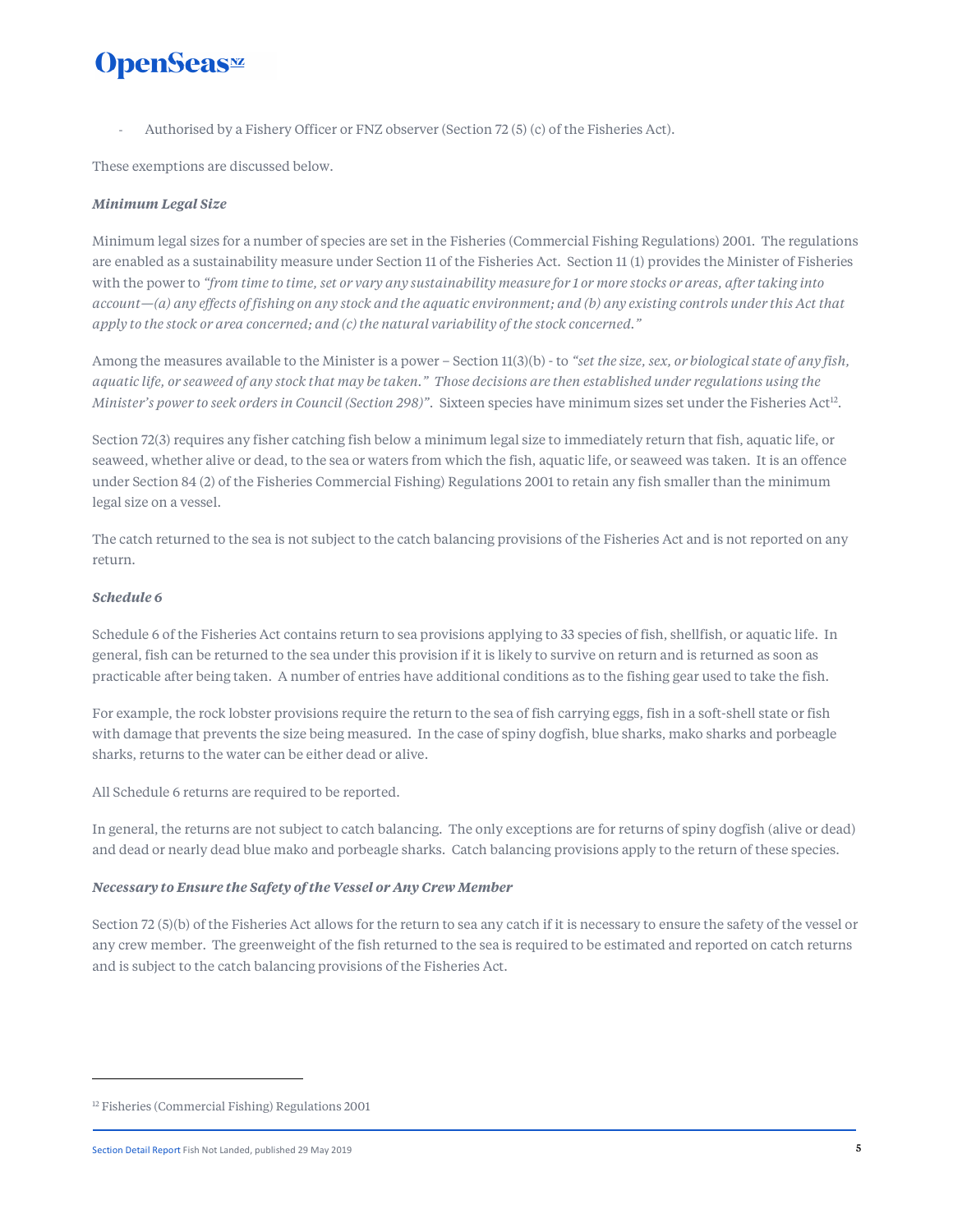### *Part of Fish, Aquatic Life, or Seaweed Lawfully Processed on a Vessel*

Section 72 (5)(a) of the Fisheries Act allows for the return to sea of parts of a fish that has been processed on board. The greenweight catch (prior to processing) is subject to catch balancing provisions. However, the subsequent return of any processed parts is not reported.

### *Authorised by a Fishery Officer or Observer*

Section 72 (5)(c) of the Fisheries Act allows for the return to sea of any catch where that catch would normally be required to be landed but where an observer or fisheries officer<sup>13</sup> observed the landing of the fish and authorised the return to the sea. Such returns to the sea are required to be included in catch returns and are subject to the catch balancing provisions of the Fisheries Act.

### *Inclusion in Sustainability Settings*

Where fully informed stock assessments are undertaken for a fish stock, estimates and allowances are made within the modelling for the estimated level of unreported mortality in the fishery.

It is a requirement that where a TAC is set and allocations made for the recreational, customary and commercial sectors, allowances are also made for other fishing related incidental mortality (OFRIM). While there is a general assumption that the OFRIM should be at least 5% of the commercial catch allocation, the OFRIM is adjusted to take into account other factors and knowledge as appropriate. These may include evidence of poaching, legislated returns to the sea and illegal returns to the sea. These are removed as an aggregate from the TAC before any allocations to the sectors are made rather than the OFRIM being made within the recreational, customary or commercial sector allocations. These calculations and estimates are available in the Ministry's Annual Plenary Report<sup>14</sup> and are subject to peer review and scientific working group scrutiny.

### **Non-QMS Species**

Of the commercial catch caught in NZ waters, 6% of the catch weight consists of non-QMS species.

Under the Fisheries Act, fishers have no obligation to land any non-QMS fish caught. However, they do have an obligation to report all catches of non-QMS species in their catch and landing returns (refer to the *Fishing Rules Section Detail Report* for more information).

Landing non-QMS catch is at the option of the fisher.

Most non-QMS catch is returned to the sea because it does not have commercial demand or value.

At present, the only two non-QMS species retained in any quantity are albacore and skipjack tuna. Any landing of these species incurs a per kilogram cost recovery levy, the levies being used to meet a share of the cost of commercial compliance, observer placements and registry and catch reporting activities and the industry share of any research activities.

There are exceptions that apply to non-QMS species. For example, by regulation, commercial vessels must not take or possess any marlin species<sup>15</sup> or any salmon species<sup>16</sup>. These species are deemed recreational species only and, where they are

<sup>&</sup>lt;sup>13</sup> Fisheries officers are employed under Section 196 of the Act and have powers of: entry, search and questioning; giving directions; seizure of property and records; and arrest. In addition to officers appointed under the Act,, every officer in charge of a New Zealand Defence Force vessel or aircraft and every constable is deemed to be a fisheries officer.

<sup>&</sup>lt;sup>14</sup> Ministry for Primary Industries (2018).

<sup>&</sup>lt;sup>15</sup> Fisheries (Commercial Fishing) Regulations 2001 Section 30

<sup>&</sup>lt;sup>16</sup> Fisheries (Commercial Fishing) Regulations 2001 Section 43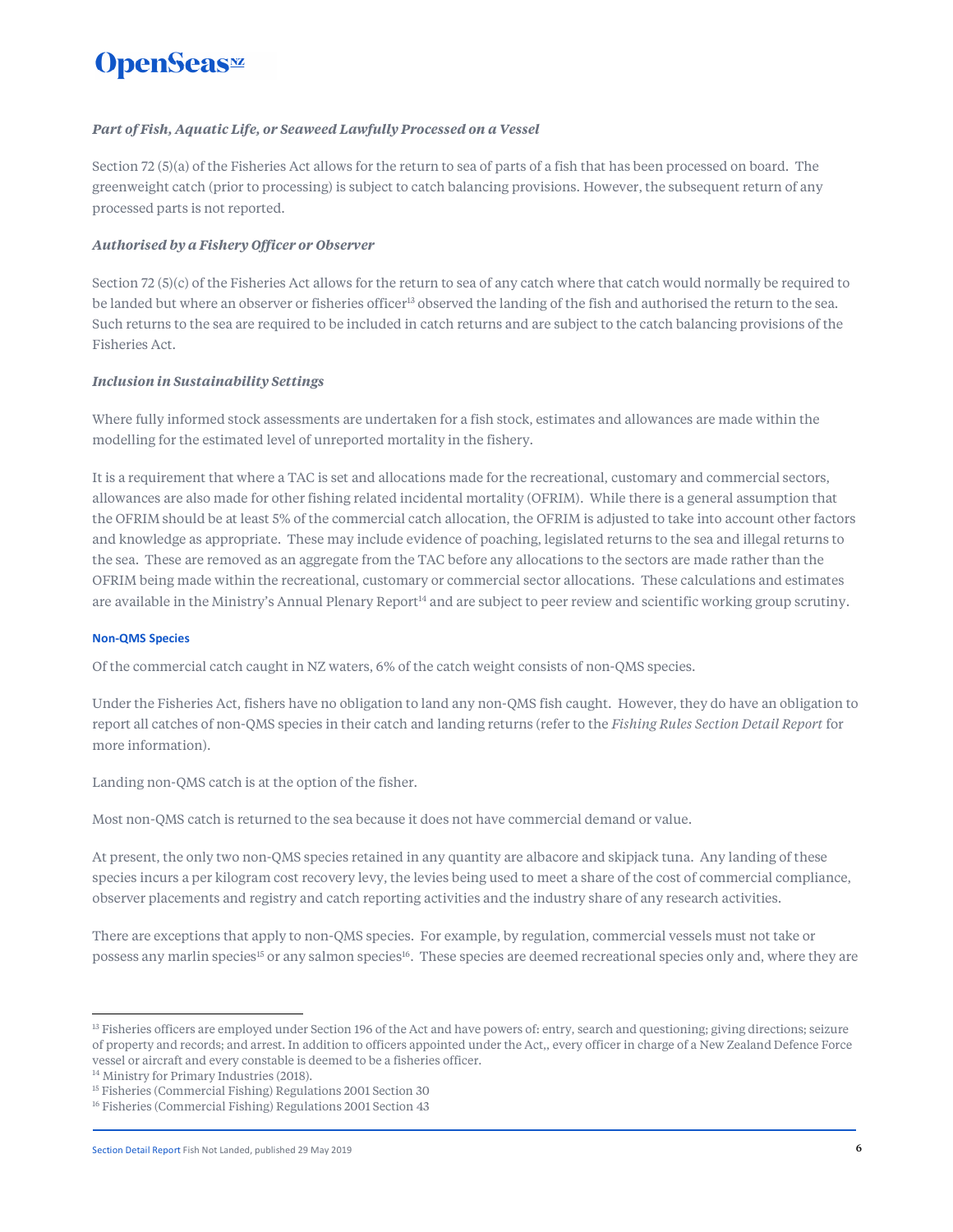caught as an incidental by-catch, they must be returned to the sea or disposed of as required by a fisheries officer. They cannot be retained for sale by a commercial fisher.

Section 91(3) of the Fisheries Act prevents the taking of species listed in Schedule 4C of the Fisheries Act. That list includes protected fish species, such as spotted black groper and a range of sharks and rays, as well as a range of invertebrates and seaweeds. Any capture of a protected fish species is required to be reported to the Department of Conservation under Section 63B of the Wildlife Act 1953.

Failure to comply with the regulations is an offence under the Fisheries (Commercial Fishing) Regulations 2001<sup>17</sup>.

### **Complying with the New Zealand approach**

### **Introduction**

The commercial fishing industry is required to comply with the Fisheries Act's legislative and regulatory provisions. Oversight and enforcement of those provisions and rules is the responsibility of MPI.

### **Reporting**

Fishers are required to report the catch of non-landed QMS species as follows;

- Being less than the minimum legal size While this catch has previously not been reported and is not subject to the catch balancing provisions of the Fisheries Act., reporting of this catch is required with the introduction of the new electronic reporting systems being progressively implemented over 2019;
- Being allowed under Schedule 6 of the Fisheries Act the greenweight of the catch is reported on the Catch Landing Returns with the appropriate destination code and is subject to the catch balancing provisions of the Fisheries Act for specific species as noted earlier in this report;
- Being necessary to ensure the safety of the vessel or any crew member the greenweight of the catch is estimated and reported on the Monthly Harvest Return with the appropriate destination code and is subject to the catch balancing provisions of the Fisheries Act;
- Being a part of fish, aquatic life, or seaweed lawfully processed on a vessel the returned to the sea element is not reported. However the pre-processed greenweight of the catch is reported under the appropriate Catch Effort return and the Monthly Harvest Return ; and
- Authorised by a fishery officer or observer the greenweight of the catch is reported on the Monthly Harvest Return with the appropriate destination code and is subject to the catch balancing provisions of the Fisheries Act.

Fishers are required to report the greenweight of their catch of non-landed non-QMS species on their Monthly Harvest Return.

### **Catch Returned to the Sea**

Notwithstanding the general requirement to land all catch of QMS managed species subject to the regulated exceptions referred to above, it is known that there is some catch of QMS species which is illegally returned to the sea and not reported on catch returns. The quantities that may be involved are unknown.

For the deepwater fisheries, MPI commissions NIWA to estimate the quantities of fish returned to the sea based on MPI observer reports<sup>18</sup>. These analyses are routinely undertaken for each the major deepwater target fisheries (i.e. hake, hoki,

<sup>&</sup>lt;sup>17</sup> Fisheries (Commercial Fishing) Regulations 2001 Sections 84(2) and 84(3)

Section Detail Report Fish Not Landed, published 29 May 2019 **7** The state of the state of the state of the state of the state of the state of the state of the state of the state of the state of the state of the state of t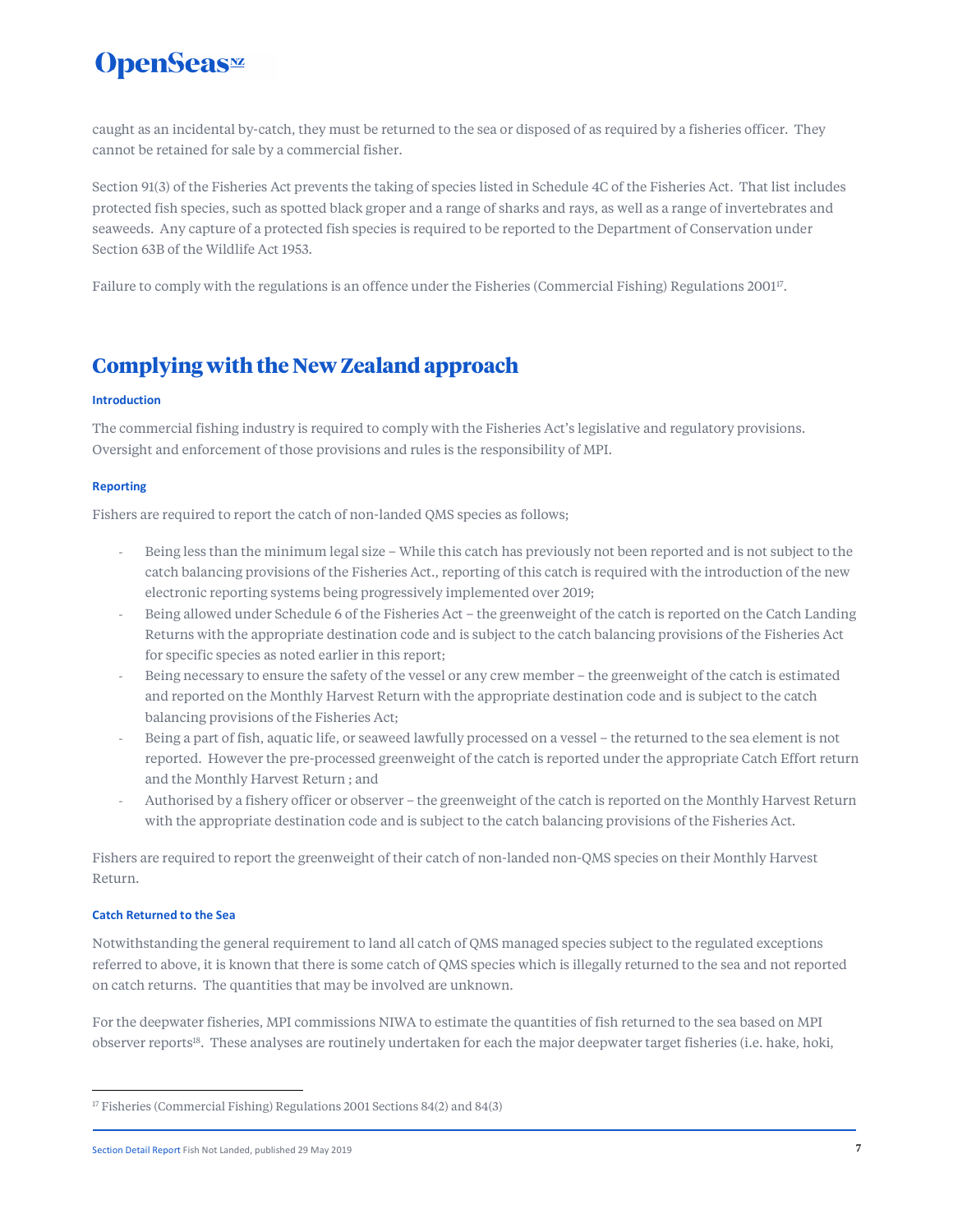ling, jack mackerel, orange roughy, oreo, scampi, squid, and southern blue whiting). The results indicate that around 5.5% of the total catch is returned to the sea. Of this 5.5%, 75% (4.1%) is non-QMS species, which can be legally returned to the sea and for which reports of estimated catch are required by law. The 5.5% includes fish both legally and, potentially, illegally returned to the sea.

There have been a number of prosecutions for illegal returns to the sea. Upon conviction, these prosecutions have resulted in significant fines and penalties.

### **Conformance and verification measures**

Industry performance against the fishing legislation and regulations is monitored and enforced by MPI. MPI has a number of tools to monitor perfomance and to detect and deter non-compliance. Not compliance with the New Zealand fishing legislation is considered serious offending. Serious offences include; misreporting (catch type, amount or area caught), dumping fish overboard, "trucking" (i.e. catching fish in one QMA and reporting it caught in another), using illegal gear or techniques, or fishing within a prohibited area.

MPI has an Operations division responsible for delivering border clearance services, incursion diagnostics, surveillance, response management, compliance, intelligence, operational planning and national coordination. This division reports to the Chief Operations Officer and is a different reporting line to the Ministry fisheries managers. Within the Operations division, there is a separate group responsible for fisheries compliance activity. The Ministry currently spends 40% of its fisheries management expenditure on compliance and enforcement.

### **Fisheries Officers**

Frontline enforcement is conducted by fisheries officers. Fisheries officers can issue infringement notices, prosecute those involved, and seize boats and equipment used in fishery-related offences. More information can be found in the *Fishing Rules Section Detail Report*.

### **Compliance Activity**

The Ministry operates a tiered response (VADE) to enforcement matters. VADE<sup>19</sup> stands for:

- Voluntary The Ministry works with fishers and offenders to obtain a voluntary change to be compliant (e.g. through education);
- Assisted The Ministry actively assists fishers and offenders to be compliant (e.g. through inspections and providing feedback on areas for improvement);
- Directed The Ministry directs the fishers and offenders to amend their practices and behaviour to be compliant (e.g. through official warnings); and
- Enforced The Ministry uses its enforcement powers to penalise an offender (e.g. through prosecutions).

The non-landing of catch can, at sufficient levels, threaten the sustainability and long term utilisation levels of the species. Any unreported catch results in poor quality information being used in stock assessments and undermines the accuracy of those stock assessments. Equally, it reduces the benefits to New Zealand of the utilisation of that catch. For those reasons, the non-reporting of catch is regarded as a serious offence and incurs high penalties under the Fisheries Act.

19 https://www.planning.org.nz/Attachment?Action=Download&Attachment\_id=750

Section Detail Report Fish Not Landed, published 29 May 2019 8

<sup>18</sup> Anderson, O.F. (2008). Anderson, O.F. (2009). Anderson, O.F. (2011). Anderson, O.F. (2012). Anderson, O.F. (2013). Anderson, O.F. (2014).Ballara, S.L.; O'Driscoll, R.L. (2015). Anderson, O.F. et al (2017a). Anderson, O.F. et al (2017b). https://www.niwa.co.nz/fisheries/toolsresources/deepwater-trawl-fisheries-bycatch-and-discards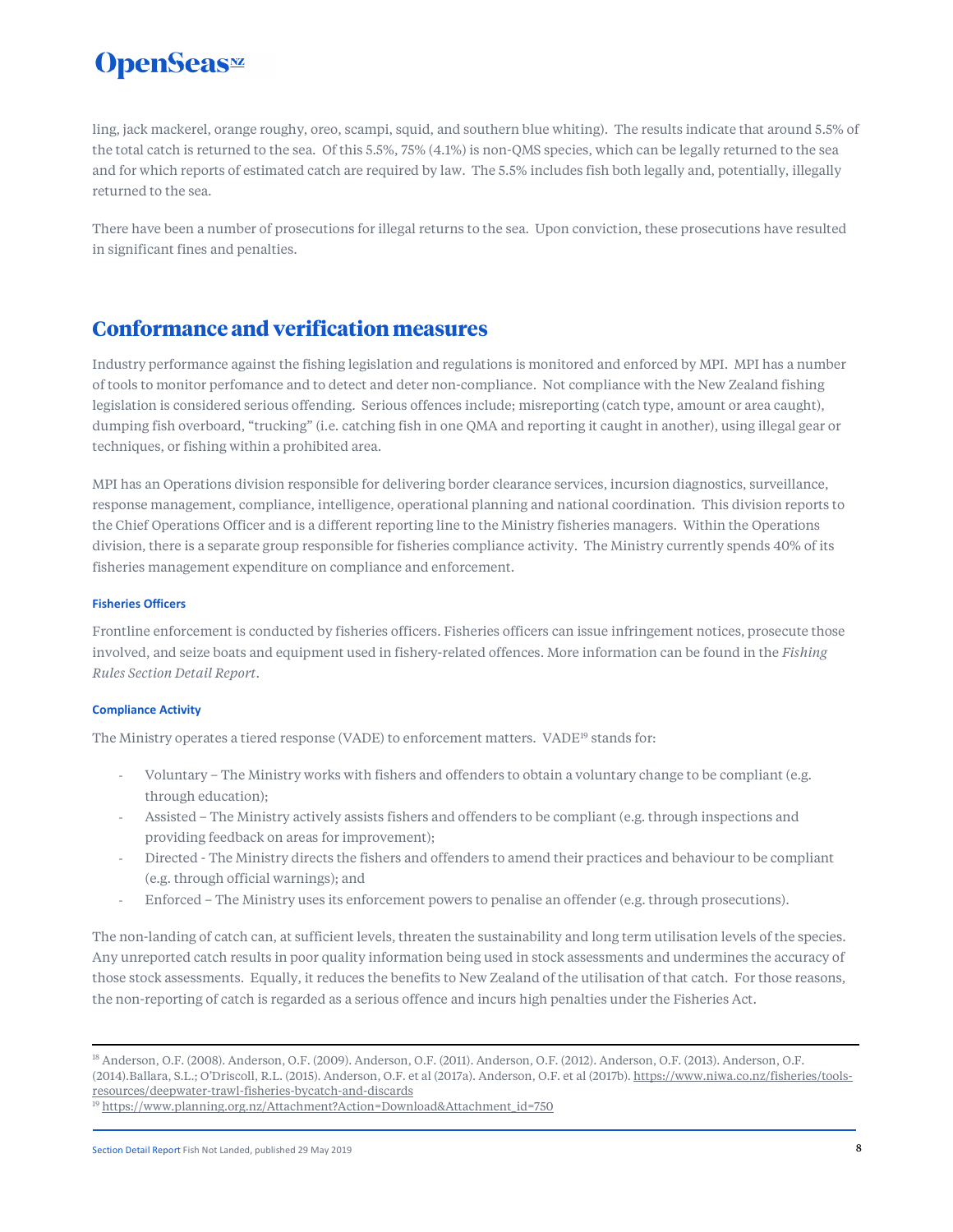Ministry officers have no discretion to ignore offences in respect of non-reporting of catch but do have powers of discretion to apply an appropriate tiered response. Their choice of their initial option to achieve compliance of the fisher will depend on the severity of the offence, the fisher's history of offending and the wider fishery's history of offending. Those instances of initial offending by a fisher or where the fishery has a previous history of previous offending are such that the scale of such offending threatens the sustainability of the species will generally be considered for enforcement action rather than a lower tier response. Where the scale of initial offending is lower and the offending is a first occurrence, a lesser response would be considered. Repeat offending will see the response elevated to higher tiers.

### **Intelligence Gathering and Profiling**

Based on intelligence/information, the Ministry conducts risk profiling of certain fisheries and clients where suspected offending is occurring, or the species are particularly vulnerable to offending. Where a risk profile identifies areas of compliance concern, the Ministry takes action to manage that area.

This may include increased fisheries patrols, or the Ministry may also undertake surveillance operations where suspected illegal activity is occurring. Coordinated surveillance and information gathering operations often include the New Zealand Defence Force acting in their roles as fisheries officers.

The Ministry has an established discrepancy review process which includes the reconciliation of Catch Effort data against Monthly Harvest Return data and then against Licensed Fish Receiver Return data. Compliance staff are also able to analyse and compare positional information reported on catch effort returns with vessel location data where such systems are required on vessels.

When a discrepancy is found and determined to be a deliberate discrepancy, surveillance operations and further investigation may be undertaken to determine the scope of the offending. Prosecutions and penalty regimes as allowed by the Fisheries Act will be enforced depending on the severity of the offending.

### **Observers**

The Ministry runs an observer programme, which places personnel onboard vessels for the purposes of fisheries research, management and enforcement. Observers collect information on all fishing activity including catch effort data, all aspects of vessel operation, quantity and condition of fish taken, effects on aquatic environments, and the processing, transporting and landing of fish<sup>20</sup>. They are an important part of ensuring compliance with the fishing rules and collecting information for further investigations.

At the conclusion of each trip, the observer debriefs with both fisheries managers and compliance officers to discuss, inter alia, any observations of offending on the vessel, including any non-landing or mis-reporting of catch. A summary of the observer's report is forwarded to the vessel operator for their information and action. In the event of offending having been observed, the fisheries officer will consider the appropriate enforcement response.

More information on the Observer programme can be found in the *Fishing Rules Section Detail Report*.

### **Penalties**

Breaches of landing and reporting obligations contained in the Fisheries Act and the Fisheries (Commercial Fishing) Regulations 2001 are deemed serious offences and are subject to penalties set out in those respective pieces of legislation.

<sup>20</sup> Fisheries Act 1996 Section 223.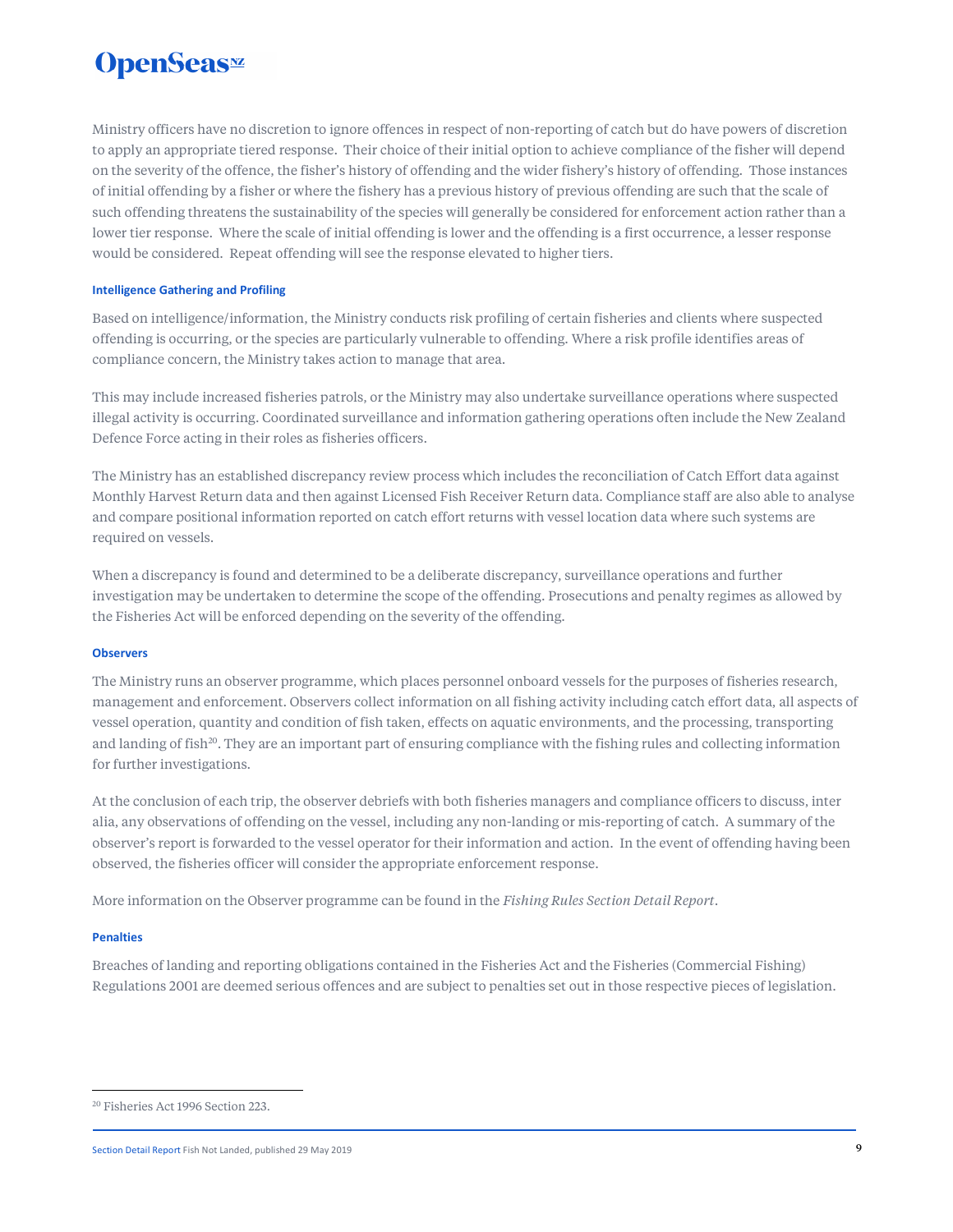### *Fisheries Act Penalties*

Under the Fisheries Act, the Court is able to apply penalties for serious offending ranging from up to five years' imprisonment, fines up to \$500,000, and forfeiture of all equipment including vessels, fishing gear and forfeiture of quota shares. (Fisheries Act 1996, Part 13).

Illegal returns to the sea are an offence under Section 72(4) of the Fisheries Act. Under Section 252(3) of the Fisheries Act, on conviction the maximum fine payable is \$250,000. Misreporting of catch is an offence and under Section 252(1), on conviction, the person convicted is liable to a maximum fine is \$250,000 or an imprisonment term not exceeding 5 years. In addition to those penalties, any fish or the proceeds of the sale of such fish and any fishing gear or property used in the commitment of the offence are forfeit to the Crown unless the court orders otherwise (Section 255C of the Fisheries Act). Section 255C also provides that the court may also order that any quota owned by the convicted person is forfeit to the Crown. Under Section 256 (3) any person claiming an interest in the forfeit property may apply to the court for the relief of forfeiture. The court shall determine the value of the property if sold at auction, the value of the applicant's interest and the costs to the Ministry incurred in the prosecution of the offence and having regard to other matters including, amongst other things, the nature and impact of the offence, the social and economic impact on the applicant, previous offending history and the prevalence and severity of the offence, determine the amount to be paid by the applicant to provide relief of the forfeiture.

In case of repeat serious offending, that person can be banned from the fishing industry by being prohibited from holding any licence, approval, permission or fishing permit, engaging in any fishing activity, or deriving any financial benefit from activities associated with fishing. (Fisheries Act 1996, s257) This ban can be applied for a period of up to 3 years.

### *Fisheries (Commercial Fishing) Regulations 2001 Penalties*

Where fish less than any Minimum Size for the species are retained, on conviction, the offender is liable to a maximum fine of \$100,000.<sup>21</sup>

Where a fisher is convicted in respect of the catch of a salmon, the offender is subject to a maximum fine of \$20,000. $^{22}$ 

Where a fisher is convicted in respect of the catch of a marlin, the offender is subject to a maximum fine of \$100,000.<sup>23</sup>

### **New Initiative**

The Ministry is currently developing a range of new strategic, regulatory, policy and management measures to implement digital monitoring systems on every vessel. The system combines onboard camera monitoring, vessel positioning data and real-time catch effort reporting and will provide for greater access and monitoring of all vessels in the New Zealand fleet and in particular improve at-sea monitoring of the fleet.

Vessel positioning and catch reporting were implemented for trawl vessels over 28 metres with effect from 1 October 2017. It should be noted that these vessels had already implemented position reporting since 1994 and electronic reporting since 2010 with these data transmitted to Fisheries New Zealand to monitor fishing activity. The new system, however, provides Fisheries New Zealand with faster (daily) access to data, which will provide greater opportunity to target compliance risk, and as a consequence further reduce the potential for unreported catch and area misreporting.

Vessel positioning and catch electronic reporting is to be implemented progressively throughout the remainder of the fleet from 1 May 2019 and all vessels should be electronically reporting position and catch by 30 November 2019. No dates have

 $21$  Fisheries (Commercial Fishing) Regulations 2001 Sections 85(4)

<sup>22</sup> Fisheries (Commercial Fishing) Regulations 2001 Sections 85(2)

<sup>23</sup> Fisheries (Commercial Fishing) Regulations 2001 Sections 85(4)

Section Detail Report Fish Not Landed, published 29 May 2019 10<br> **10**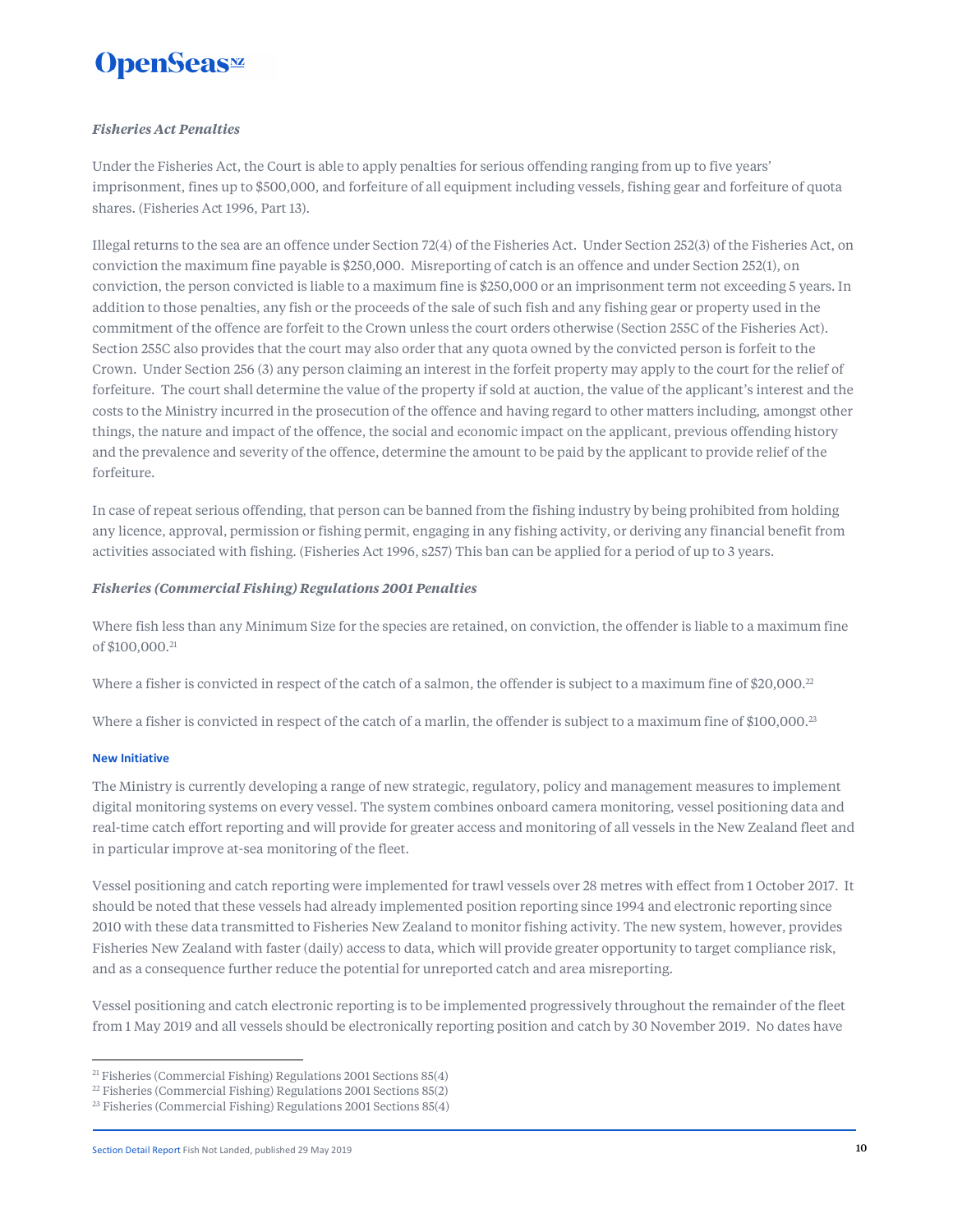yet been announced for the implementation of camera monitoring on the fleets.<sup>24</sup> Further work is required before cameras can be introduced, including clarifying camera specifications and how they can be introduced. The introduction of vessel positioning systems and electronic monitoring of at sea activities will significantly augment the existing monitoring and surveillance capacity and capability of the Ministry.

New Zealand is also reviewing its policy on landing catch and discarding of fish at sea. It has proposed three scenarios and is evaluating those options for implementation in the future. The options will address both QMS and non-QMS species and will address reporting and returns to the sea processes.

Accompanying those changes will be a wider use of infringement fees as penalties for less serious offending. Electronic monitoring and infringement fees should provide a more effective and ubiquitous deterrent to issues such as catch misreporting and illegal returns to the sea.

Some changes to the reporting of catch have been implemented with the introduction of the electronic systems.

### **Comparability to international best practice**

New Zealand has been recognised as world leading in the implementation of a catch-rights based quota management system. Today New Zealand continues to be one of the top regarded operators in the world for fisheries management<sup>25</sup>.

The policies on landing and non-landing of fish are consistent with international best practice for sound fisheries management. Refer to the *Managing for Sustainability Section Detail Report* for additional detail.

The existing conformance and validation processes will be strengthened with the digital monitoring and penalty reform initiatives. While there are a number of electronic monitoring applications in some fleets in some nations, it is expected New Zealand will be the first to implement that technology for all its fleet and all fishing activity.

<sup>24</sup> Nash S. (2017)

<sup>25</sup> Worm, B. et al (2009) and Alder, J. et al (2010).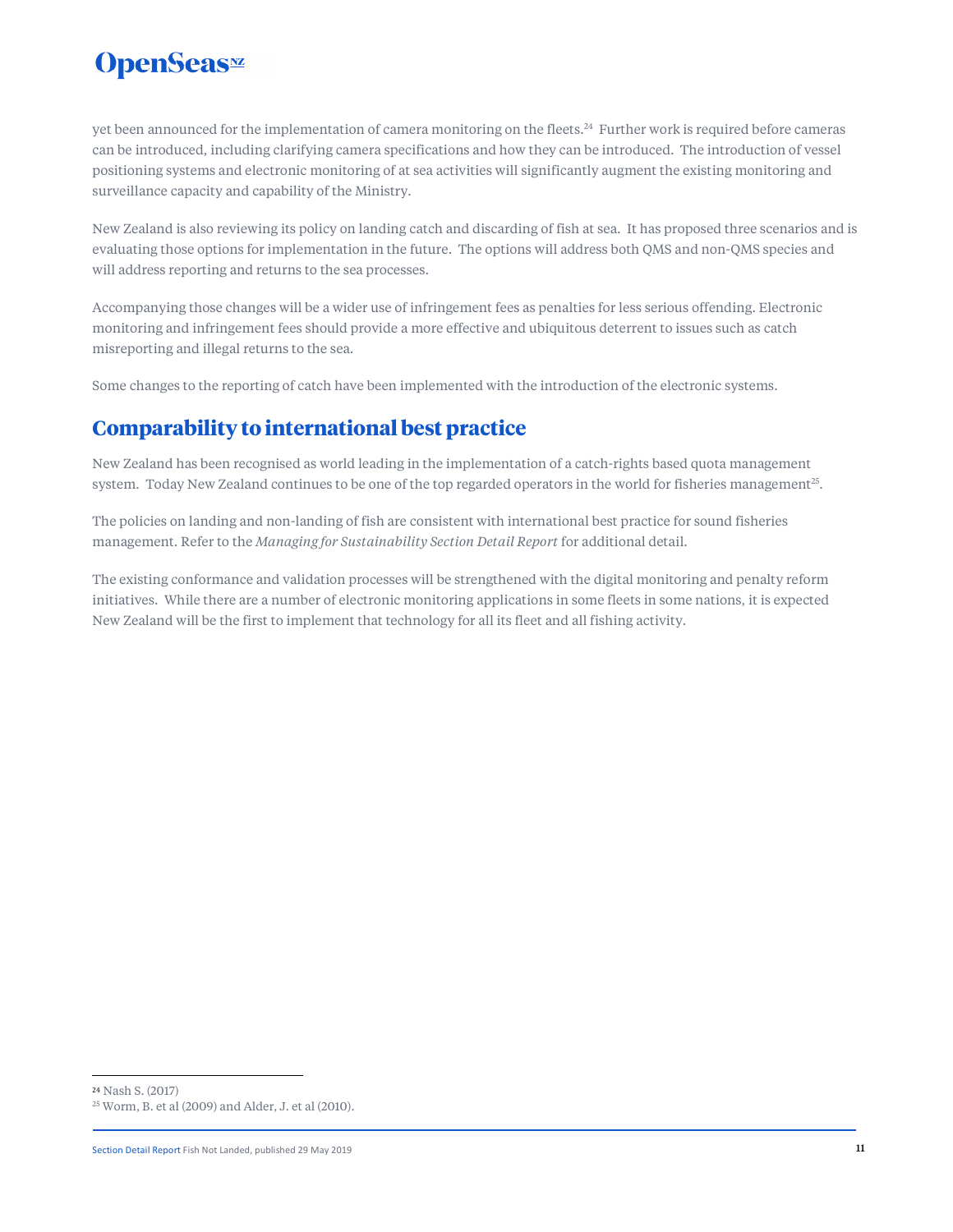### **References**

Alder, J., Cullis-Suzuki, S., et al. (2010). Aggregate Performance in Managing Marine Ecosystems. *Marine Policy* 34 (3): 468- 476.

Anderson, O. F. (2008). Fish and invertebrate bycatch and discards in ling longline fisheries, 1998-2006. New Zealand Aquatic Environment and Biodiversity Report 23. 43 p.

Anderson, O. F. (2009). Fish and invertebrate bycatch and discards in southern blue whiting fisheries, 2002-07. New Zealand Aquatic Environment and Biodiversity Report 43. 42 p.

Anderson, O. F. (2011). Fish and invertebrate bycatch and discards in orange roughy and oreo fisheries from 1990-91 until 2008-09. New Zealand Aquatic Environment and Biodiversity Report 67. 60 p.

Anderson, O. F. (2012). Fish and invertebrate bycatch and discards in New Zealand scampi fisheries from 1990-91 until 2009- 10. New Zealand Aquatic Environment and Biodiversity Report 100. 65 p.

Anderson, O. F. (2013). Fish and invertebrate bycatch and discards in New Zealand arrow squid fisheries from 1990-91 until 2010-11. New Zealand Aquatic Environment and Biodiversity Report 112. 62 p.

Anderson, O. F. (2014). Fish and invertebrate bycatch and discards in ling longline fisheries from 1992-93 until 2011-12. New Zealand Aquatic Environment and Biodiversity Report 138. 66 p.

Anderson, O.F., Ballara, S.L., Edwards, C.T.T. (2017a). Fish and invertebrate bycatch and discards in New Zealand orange roughy and oreo trawl fisheries from 2001-02 until 2014-15. New Zealand Aquatic Environment and Biodiversity Report No. 190. 216 p.

Anderson, O. F., Edwards, C.T.T., Roux, M-J. (2017b). Fish and invertebrate bycatch and discards in New Zealand jack mackerel trawl fisheries from 2002–03 until 2013–14. New Zealand Aquatic Environment and Biodiversity Report No. 177. 71 p.

Ballara, S. L.; O'Driscoll, R. L. (2015). Fish and invertebrate bycatch and discards in New Zealand hoki, hake or ling trawl fisheries from 1990-91 until 2012-13. New Zealand Aquatic Environment and Biodiversity Report 163. 120 p.

Fisheries (Commercial Fishing) Regulations (2001). Available from http://www.legislation.govt.nz/regulation/public/2001/0253/latest/DLM76407.html

Fisheries (Reporting) Regulations (2001). Available from http://www.legislation.govt.nz/regulation/public/2001/0188/latest/DLM60578.html

Fisheries Act (1996). Available from http://www.legislation.govt.nz/act/public/1996/0088/latest/DLM394192.html

Ministry for Primary Industries (2018). *Fisheries Assessment Plenary, May 2018: stock assessments and stock status.* Compiled by the Fisheries Science Group, Ministry for Primary Industries, Wellington, New Zealand. Available from https://fs.fish.govt.nz/Page.aspx?pk=61&tk=212

Ministry for Primary Industries (2016a). *Te Huapae Mataora mo Tangaroa. The Future of Our Fisheries. Volume 1 Consultation Document 2016*. Available from http://www.mpi.govt.nz/news-and-resources/consultations/future-of-ourfisheries/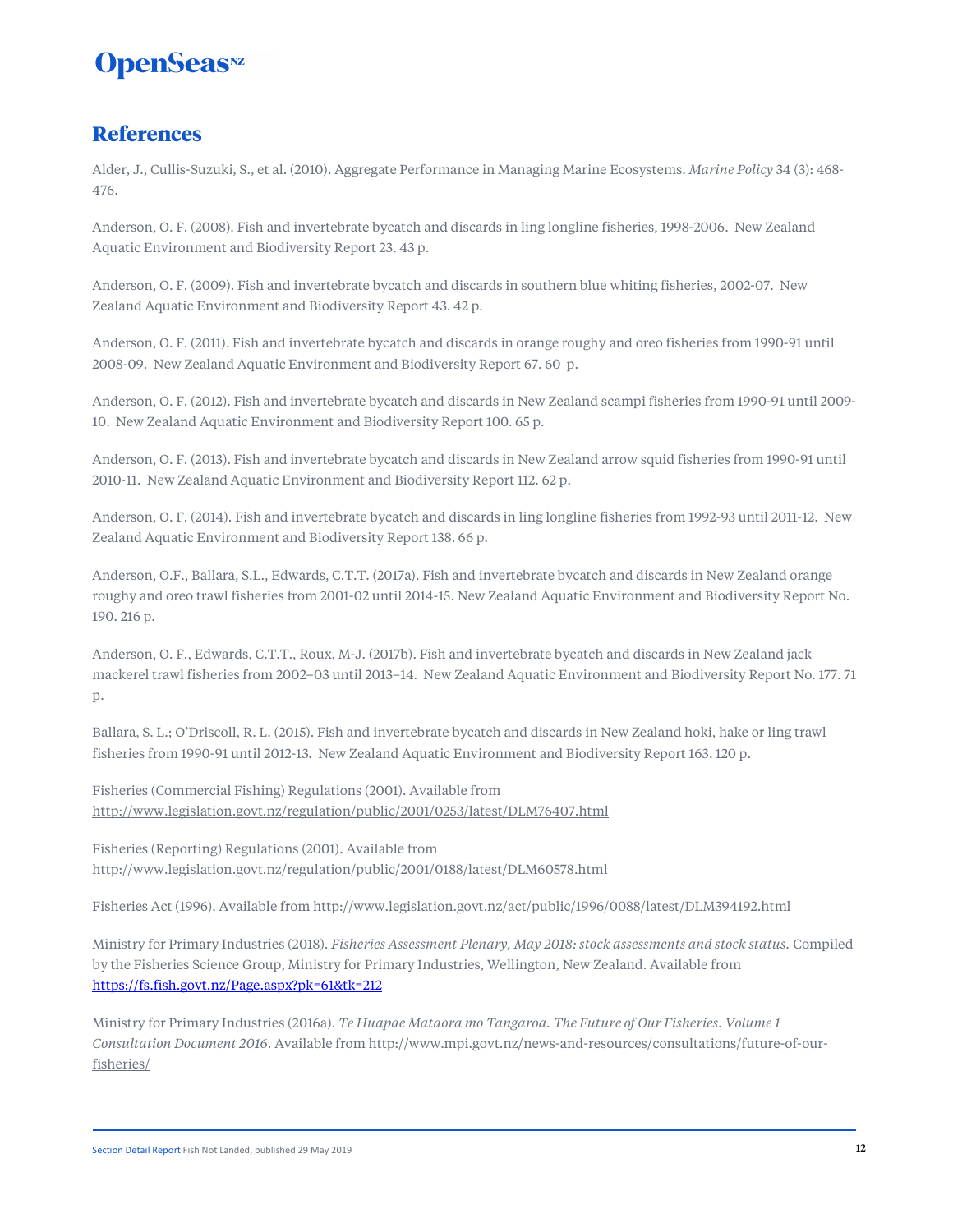Ministry for Primary Industries (2016b). *Te Huapae Mataora mo Tangaroa. The Future of Our Fisheries. Volume 2: The Fisheries Management System Review. Consultation Document 2016*. Available from http://www.mpi.govt.nz/news-andresources/consultations/future-of-our-fisheries/

Ministry for Primary Industries (2016c). *Te Huapae Mataora mo Tangaroa. The Future of Our Fisheries. Volume 3: Integrated electronic monitoring and reporting system. Consultation Document 2016*. Available from http://www.mpi.govt.nz/news-andresources/consultations/future-of-our-fisheries/

Ministry for Primary Industries (2016d). *Te Huapae Mataora mo Tangaroa. The Future of Our Fisheries. Volume 4: Enabling innovative trawl technologies. Consultation Document 2016*. Available from http://www.mpi.govt.nz/news-andresources/consultations/future-of-our-fisheries/

Nash S. (2017). Parliamentary News Release. Retrieved from www.beehive.govt.nz/release/digital-monitoring-commercialfishing-rollout-be-slowed-down

Wildlife Act (1953). Available from http://www.legislation.govt.nz/act/public/1953/0031/latest/DLM276814.html?search=qs\_act%40bill%40regulation%40dee medreg\_wildlife+act+1963\_resel\_25\_h&p=1&sr=1

Worm, B., Hilborn, R., et al. (2009). Rebuilding Global Fisheries. *Science* 325 (5940): 578-585.